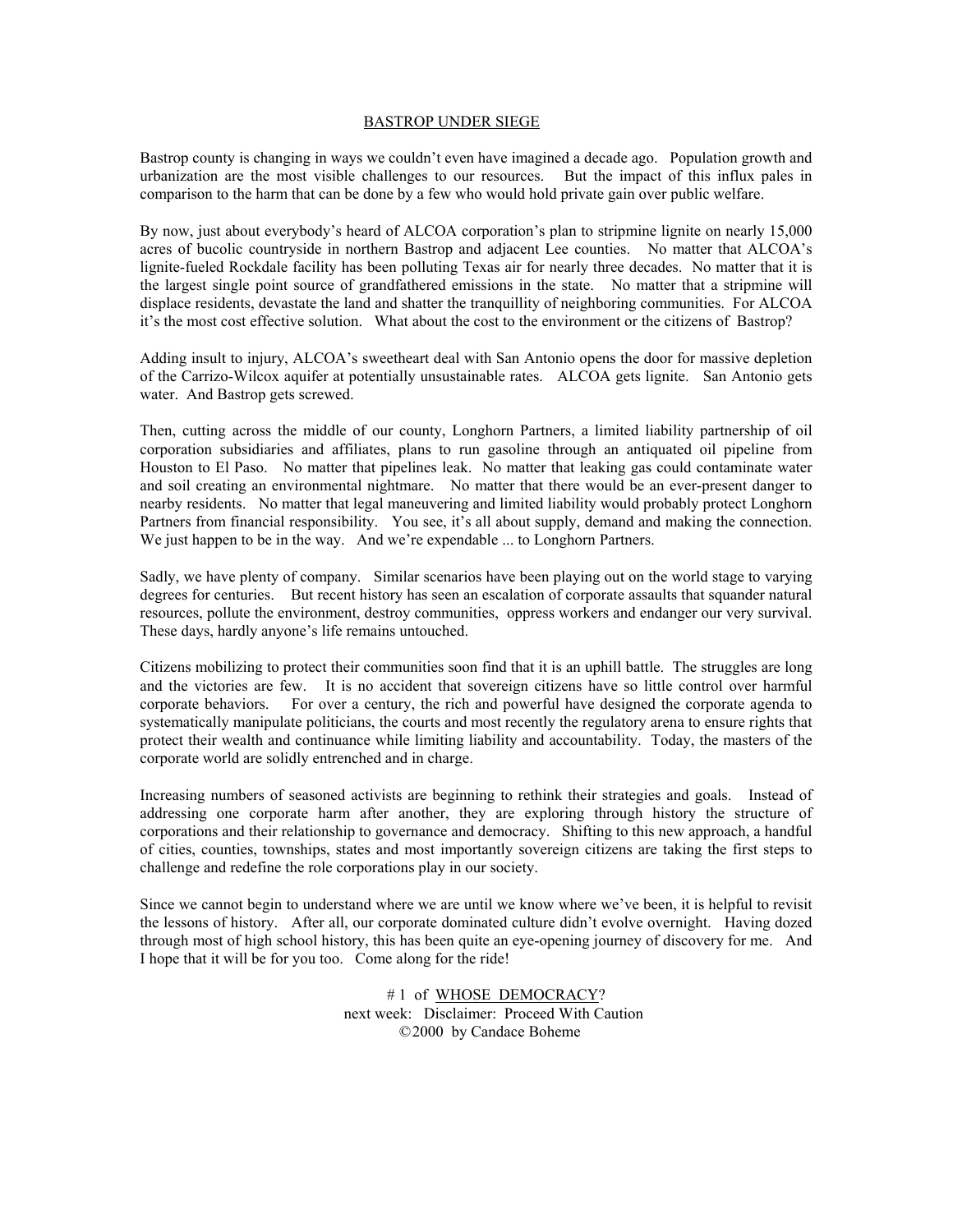# DISCLAIMER: PROCEED WITH CAUTION

Before embarking on this journey of discovery, be aware that it might take some unexpected and perhaps, controversial twists and turns. There's too much at stake to play it safe and reinforce clichés that ignore unsettling realities. Are you ready for the challenge?

In the weeks ahead, the influence of wealth and privilege on the promise of democracy will be traced from the birth of this nation to today's transnational empires. It is a story not often examined by textbooks, in the classroom or in our collective cultural memory and it has little to do with the glorified, heroic, persistent myths perpetuated by folklore and yearly holiday celebrations. Yet, to a great extent, it has defined our political, economic and cultural identity.

As the men who initiated representative democracy shared common views and ideals that considered both the needs of society and their own self-interest, the legacy of history expresses all the contradictions to be expected. Bringing these shortcomings to light in no way diminishes the vision and noble intentions of the men who drafted the framework for the democratic experiment or those that followed. Instead, an investigation illuminates the dynamics of power that have repeatedly diminished and frustrated the expression of a truly democratic society.

It is misleading to think that democracy was signed, sealed and delivered after the 1776 revolution. In fact, in its infancy it clearly fell short of the promise of equality and popular governance. Since then, the disenfranchised have fought long and hard to be included in the democratic process. But a democracy of, by and for THE PEOPLE remains elusive and might yet go the way of the dinosaur if we're not careful.

Currently the world is on the brink of corporate rule that challenges the sovereignty of nations and individuals. Our own democracy is in a stranglehold of corporate and special interests that mocks the roots of democratic freedoms. Instead of living as sovereign citizens, we have been reduced to the role of consumers or drones in the corporate workplace.

Despite a myriad of distractions and entertainments, the inequality in our social fabric is increasingly evident. And the veneer of political options offers few solutions to the deepening crisis. The rich are getting richer, the poor are getting poorer and sadly, most everyone is too busy to give it more than a passing thought.

Except for romanticized Hollywood offerings and TV specials, history is not much in the forefront of civic consciousness. And knowledge of the legal framework granting corporate and special privilege remains a mystery to most everyone. That's not too surprising considering the magnitude of the edifice they have created. But it's time to wake up and take a long, hard look. Fasten your seatbelt. Here we go!

> #2 of WHOSE DEMOCRACY? next week: In the Beginning There Was Big Money © 2000 by Candace Boheme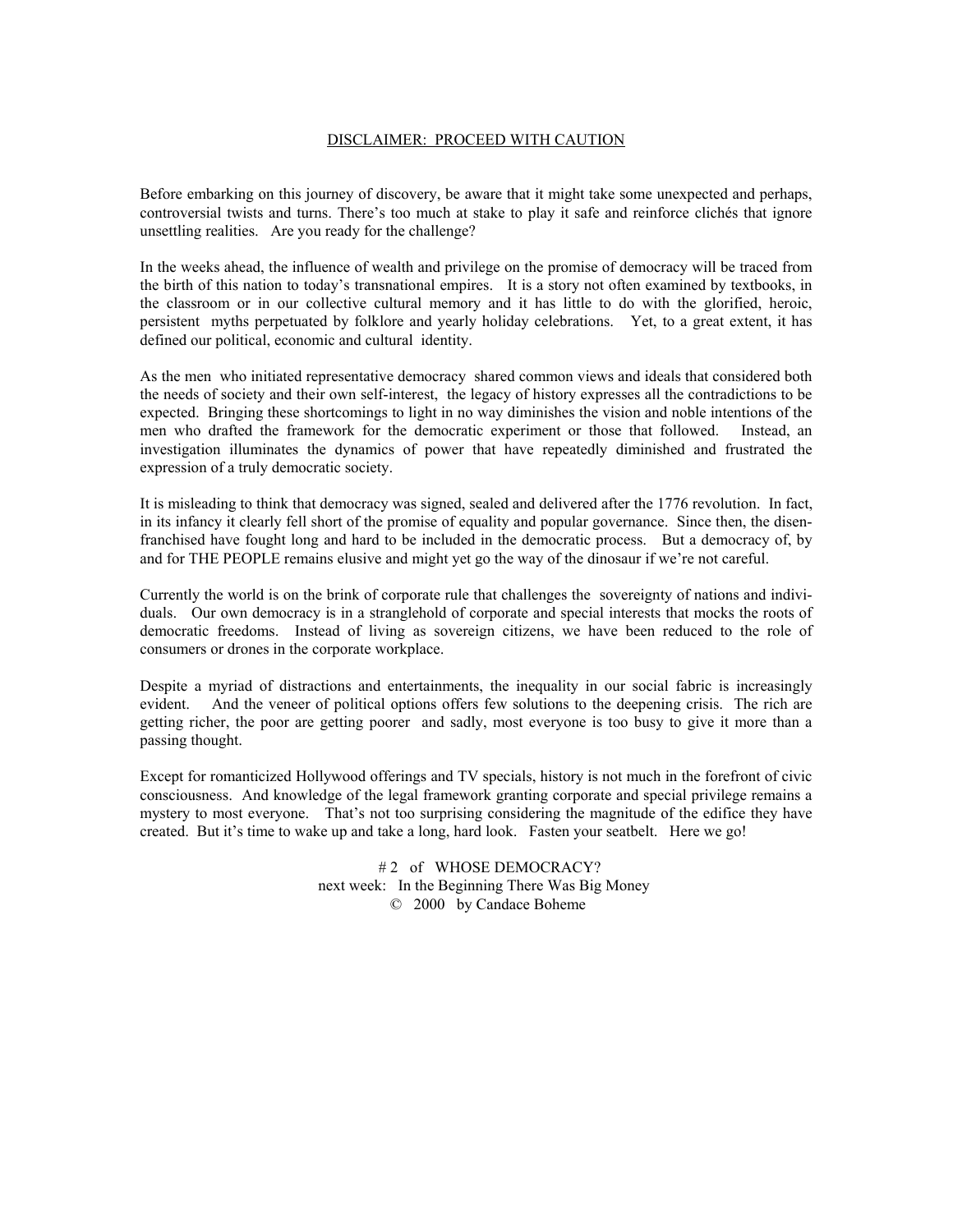### IN THE BEGINNING THERE WAS BIG MONEY

The empowering words, WE THE PEOPLE, more than any others embody the promise of democracy. But our collective experience suggests that, in fact, we have very little control over the fate of our communities, our jobs, our schools or even the food we eat, the water we drink or the air we breathe. Our frustration with crumbling communities, plummeting wages, unequal ineffective education and an increasingly polluted and toxic environment prompts us to ask who is really in charge ... and why.

Answers to that question can be found in the history that is all too quickly forgotten or conveniently reinvented. Let's poke around and take a look!

Behind the romanticized myths of Colonial America is the sadly predictable panorama of exploitation of natural and human resources. Great wealth was concentrated into the hands of a few, primarily through the labor of indentured European servants and African slaves. In time, these men of property and privilege wearied of English taxation and sharing the spoils of their exploitations with the English ruling class. Thus, the American revolution was born.

The revolution was promoted primarily by this elite class of propertied, white men who totaled a mere 10% of the population but controlled nearly half the country's wealth. Historian Charles Beard estimates that our legendary first president, George Washington, was likely the wealthiest of the bunch. Then as now, money was power.

The majority of THE PEOPLE, including slaves, indentured servants, women, Native Americans and freemen of insufficient wealth to make the cut, were purposefully excluded from the rights and responsibilities of self-governance. This stunning fact speaks volumes about the intent and purpose of our founding fathers.

Five years after the revolution, the newly independent states ratified the Articles of Confederation. Before long, conflicts that threatened the security of men of property and commerce surfaced in state legislatures, between economic classes and against state authority. The resulting instability was not good for large commercial interests or the accumulation of wealth. So the same propertied, white men organized the l787 Constitutional Convention to consolidate their power and secure their rights. This meeting was held behind closed doors and the minutes were not made public for 53 years.

The U.S. Constitution drafted at the Convention sparked intense debate, discussion and vocal opposition from the Anti-Federalists. Their words, reaching out over the centuries, speak to issues that still tarnish the promise of democracy today:

 "Take the word Federalism directly or indirectly, and it amounts to neither more nor less in its modern acceptation than the conspiracy of the Well-born few against sacred rights and privileges of their fellow citizens."

 "What does this proposed Constitution do? It changes, totally changes the form of your present govern ment. From a well-digested well-formed democratic, you are rushing into an aristocratic government."

 "Upon attentive examination (of the Constitution) you can pronounce it nothing less than a govern ment, which in a few years will degenerate to a complete Aristocracy ... In short, my fellow citizens, it can be said to be nothing less than a hasty stride to Universal Empire in this Western World ... fatal to the liberties of the people."

In the end, big money had its way. Does any of this sound familiar?

# 3 of WHOSE DEMOCRACY? next week: Working the System © 2000 by Candace Boheme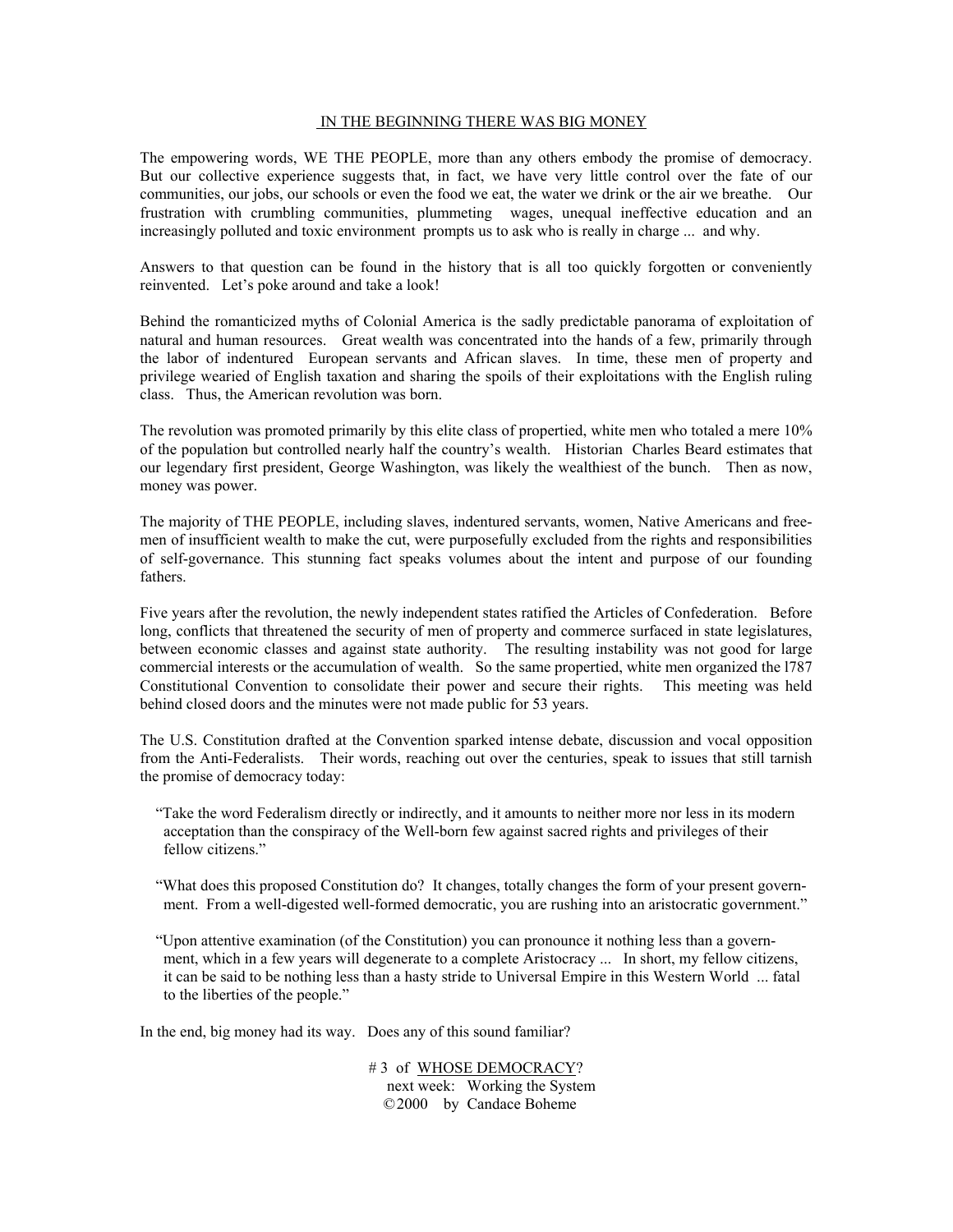## WORKING THE SYSTEM

People are always talking about money. How there's never enough, how to hold on to it or how to make more. Ever heard anyone complain about having too much?

Folk wisdom has its say in the matter. It takes money to make money. Money is power. Or more philosophically, money is the root of all evil. How about a fusion. Money can buy the power and influence that controls the rules of how to make money. And in the process, a lot of nasty things happen to those lower down on the economic food chain. This story is as old as history.

In Colonial America, a minority aristocracy called the shots on behalf of English kings and their own best interest. The majority of the populace labored, handled the Indians (who were not pleased to be run off their lands), settled the frontier, paid taxes and made it possible for wealth to flow upward into the pockets of a few. Many of these citizens were themselves a property asset of their owners.

Despite the proclamation that all men are created equal, the revolution was more about the protection of wealth and power than the rights of citizens. Remember that only 10% of the population (propertied, white males) had the right to vote and the privilege of governing.

But these men could not have succeeded without the support of those less privileged. Citizens were enticed, in part, to join their cause by the noble rhetoric of the Declaration of Independence which embedded the promise of liberty and equality in our national psyche.

Initially, the Articles of Confederation defined the relationship between the newly independent states. But when citizens began to assert their rights to protect local businesses through state legislatures by imposing tariffs on interstate commerce, their new-found power was skillfully usurped by those with greater assets and a grander vision.

To insure the flow of trade between states, to open markets and to eliminate tariffs, the most influential citizens of the new republic solidified a strategy to protect themselves. First, shift to a more centralized federal government. Then, create a federal army to handle any rebellions that might interfere with the flow of commerce or profits. And, just in case the legislature and president should ever try to reverse the flow of wealth and power, these clever gentlemen stacked the deck with an appointed Supreme Court that could be their ultimate defender. These are among the protections for the privileged that found a place within the democratic framework of the U.S. Constitution!

On the other side of the equation, THE PEOPLE, sensing a discrepancy between the Constitutional promise of democracy and reality, have been fighting for centuries to claim their democratic legacy. We can do it but the battle is far from over.

Don't think that just because you can go into a voting booth every once in a while that democracy is up and functioning. Big money is always a step ahead working the system to best advantage. Money and favors have flowed to politicians, courts have been corrupted and legislative/regulatory bureaucracy put in place to keep the money machine humming. The current method of choice for exploitation, the transnational corporation, is now tightening its noose around the world economy. Can you say "global empire". Ah, yes, there are so many stories to tell ...

> #4 of WHOSE DEMOCRACY? next week: Corporate Evolution/Democratic Devolution, part 1 © 2000 by Candace Boheme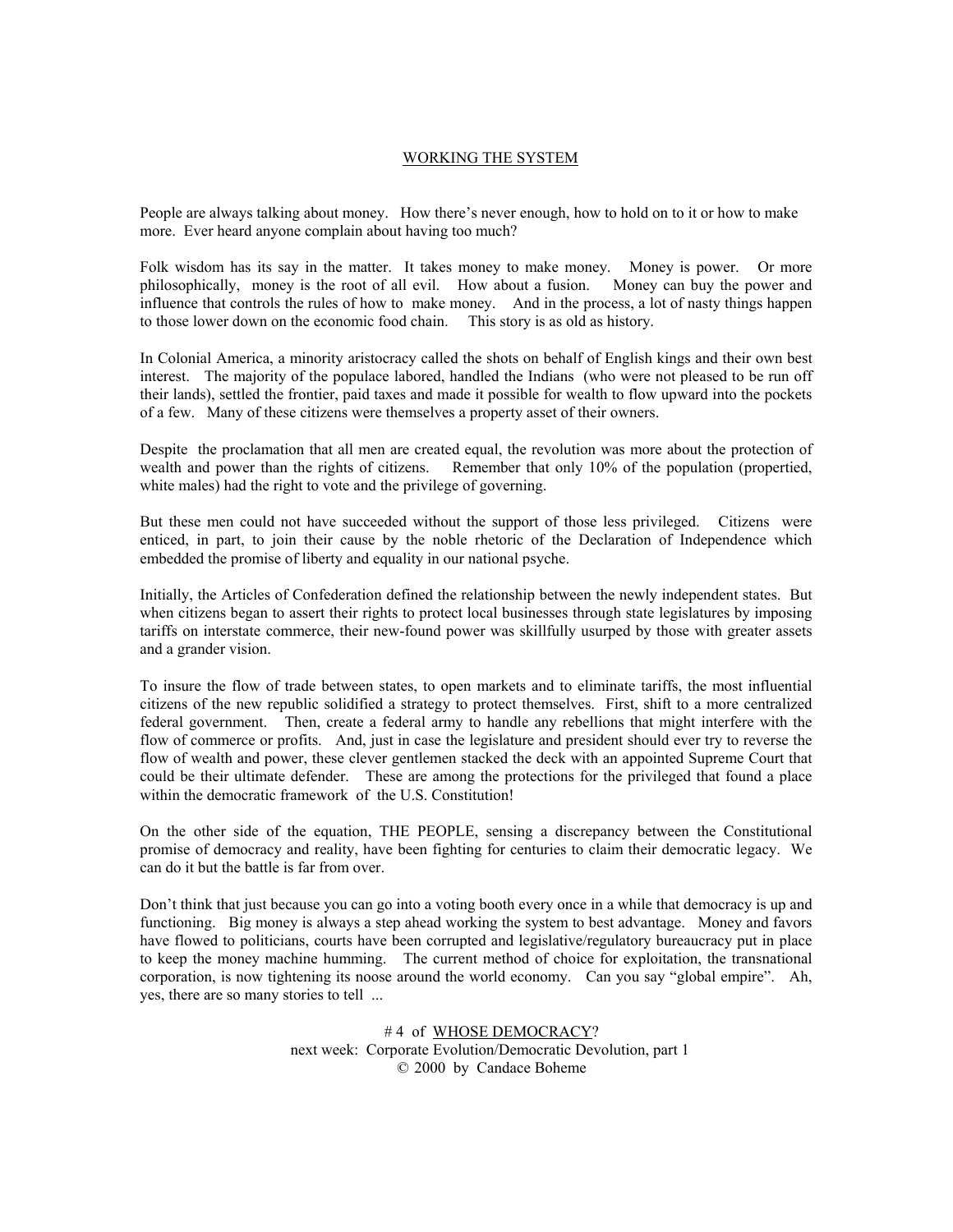## CORPORATE EVOLUTION/DEMOCRATIC DEVOLUTION Part 1

Corporations are so much a part of our cultural landscape that their influence on our lives is barely noticed. In their visibility they have become invisible. We accept their presence as a given and are brainwashed into believing their domination is inevitable.

They dictate what products we can buy, how we are entertained, how we work, our healthcare choices, what makes the news and what goes unreported. They manipulate capital and production and shape de cisions that determine the future of our planet. Their influence on government, policy and politicians affects the most basic of human rights: the air we breathe, the water we drink and the food we eat. The democracy of legend and history and media hype is firmly under the thumb and in the shadow of corporate rule.

While our forefathers may have been a bit myopic on certain issues, they were well aware of the shortcomings of corporate rule having experienced it firsthand. The British empire had been chartering corporations for centuries to support commerce and the exploration and exploitation of distant lands. Several of the American colonies were, in fact, Corporate Crown Charters entrusted with controlling local economies to benefit the king. The revolution was directed as much against oppressive corporate rule as against King George himself.

Once freed from the king and his corporations, the newly liberated aristocracy rejected the corporate structure for their economic organization. It is significant that there is no mention of corporations in the U..S. Constitution. Instead, the chartering process was left to the states where corporations were kept on a short leash.

Not everyone was convinced that the decision to allow corporate chartering within the new republic was a good idea. Understanding the anti-democratic tendencies of corporate power, Thomas Jefferson commented, "I hope we shall crush in its birth the aristocracy of our monied corporations which dare already to challenge our government in a trial of strength, and bid defiance to the laws of our country."

Initially, corporations were granted the privilege of incorporation to "serve the public good". Their charters included a limit on the length of incorporation, specific restrictions and liability of boardmembers and stockholders for damages. It was not uncommon for a state to revoke the charter of a corporation that was in violation of the terms of incorporation.

Until the economic shifts of the industrial revolution, corporations were not a major factor in the American landscape. But with the expansion of industry in the latter 19th century, incorporation became the vehicle of choice for big business to consolidate their empires. And the focus of corporations shifted from public service to selfish private interests. However, the restrictions placed on corporations did not please the new captains of industry. So they began to rewrite corporate law and redefine the role of corporations in our society to benefit their purposes, a process which continues to this day.

Shortly before his death Abraham Lincoln observed: " Corporations have been enthroned and an era of corruption in high places will follow and the money power of the country will endeavor to prolong its reign by working upon the prejudices of the people until all wealth is aggregated in a few hands and the Republic is destroyed." And a few years later President Rutherford B. Hayes complained: " This is a government of the people, by the people and for the people no longer. It is a government of corporations, by corporations and for corporations."

In a relatively short time corporations metamorphosed from public servants to public obstructors . Just how did this happen? To be continued ...

 # 5 of WHOSE DEMOCRACY? © 2000 by Candace Boheme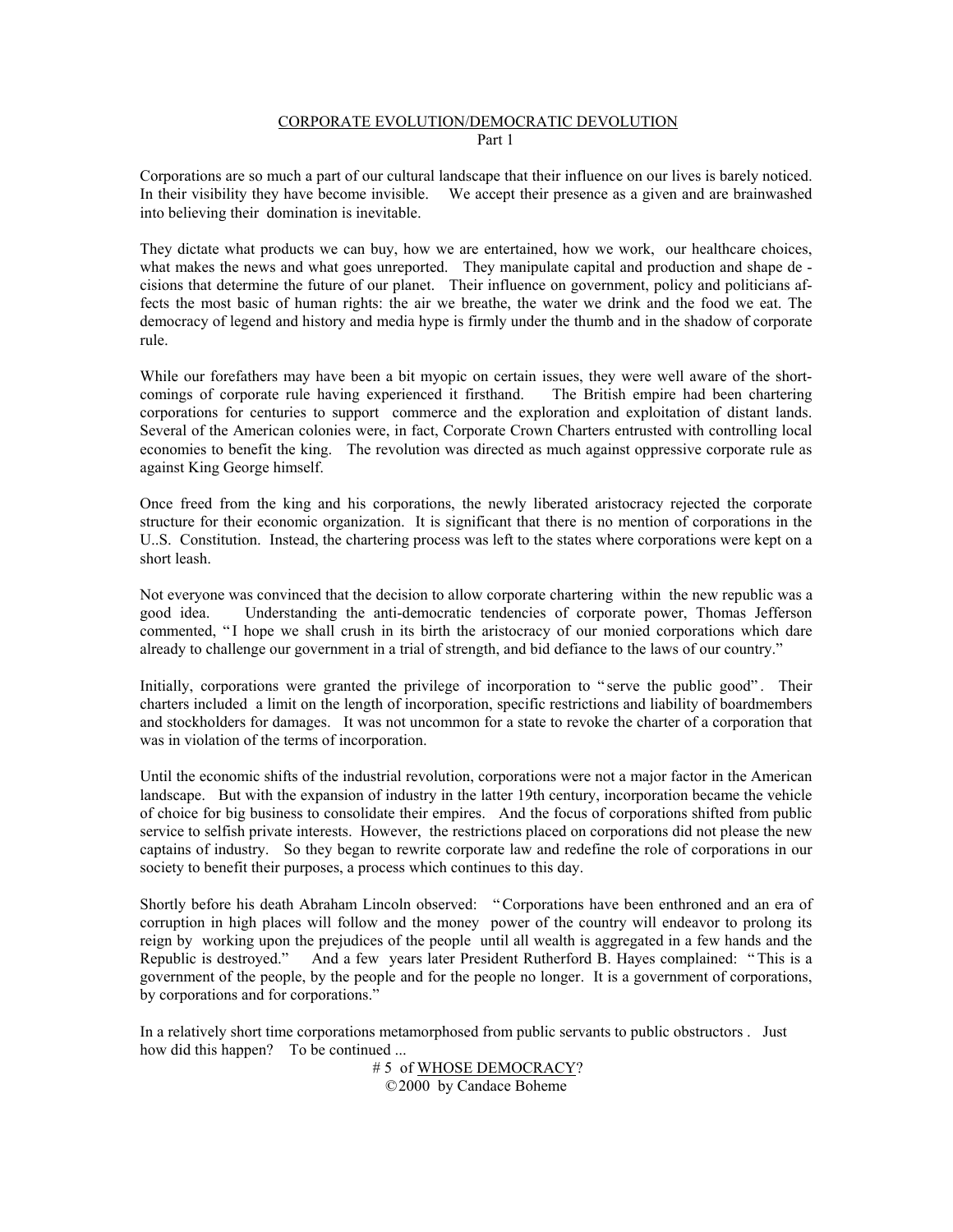# CORPORATE EVOLUTION/DEMOCRATIC DEVOLUTION Part 2

So just how did corporations manage to dismantle the constraints intended to make them accountable to THE PEOPLE? And how did they involve the Federal government in their quest to redesign the rules of corporate privilege? Every which way they could!

For more than a hundred years, corporations have trained and retained lawyers to manipulate the courts to their advantage at every opportunity. And the umbilical cord attaching corporations to political candidates and legislators has been responsible for not only political careers but for legislation, regulation and even the current corporate money-making scheme of deregulation.

Initially, corporations, chartered by the individual states of the new republic, were kept under close scrutiny. But through political influence wielded by corporations, especially in the late 19th century, protections in the chartering process that benefited THE PEOPLE were decreased while those that benefited corporations were increased. Some states, seeking to attract revenue from substantial incorporation fees, were willing to sacrifice more control than others. Revisions to the chartering codes included redefining the 'lifespan' of corporations from a specified time limit to 'immortality', shielding corporate assets, officers and stockholders through limited liability and weakening control of THE PEOPLE over corporate structure, governance, production and labor.

At the Federal level, several key Supreme Court decisions completely altered the relationship between public and corporate rights. In 1819, the Court, relying on the "contracts clause" of the U.S. Constitution, ruled in *Dartmouth College v. Woodward* that a charter was, in fact, a contract and therefore could not be taken away by the state. Instead of a subordinate entity under control of the laws of THE PEOPLE, the corporation and the chartering state became equal parties in a protected private contract between 'individuals'.

Then in the 1886 *Santa Clara v. Southern Pacific* case, the Court elevated corporations from the status of artificial entities to that of legal 'persons' entitled to all the protections of the 14th Amendment. Yes, the same 14th Amendment that was intended to secure the rights of slaves freed after the civil war. Now, corporations were guaranteed equal protection and due process of the law including the Bill of Rights! Immediately, corporations began using their newly bestowed 'personhood' to advantage. Of 307 cases dealing with the 14th Amendment brought before the Supreme Court between 1890 and 1910, 288 dealt with corporations and only 19 with African-Americans.

Keep in mind that at the time the *Santa Clara* opinion gave corporations the legal rights of "personhood", women and other citizens of the republic did not yet have the right to vote. And ten years after corporations gained the rights of legal 'persons', the Supreme Court, in *Plessy v Ferguson*, put its official seal of approval on segregation, thus denying African-Americans their newfound rights under the 14th Amendment. How could this happen in a democracy of, by and for THE PEOPLE?

The Supreme Court Justices, often, themselves, former corporate lawyers, are appointed for life by presidents beholden to special interests. Not unexpectedly, the Court has all too often come down on the side of wealth and privilege. In 1895, a New York banker toasted the Supreme Court: "I give you, gentlemen, the Supreme Court of the United States - guardian of the dollar, defender of private property, enemy of spoliation, sheet anchor of the republic." And there it is, folks.

> # 6 of WHOSE DEMOCRACY? next week: The Regulatory Charade © 2000 by Candace Boheme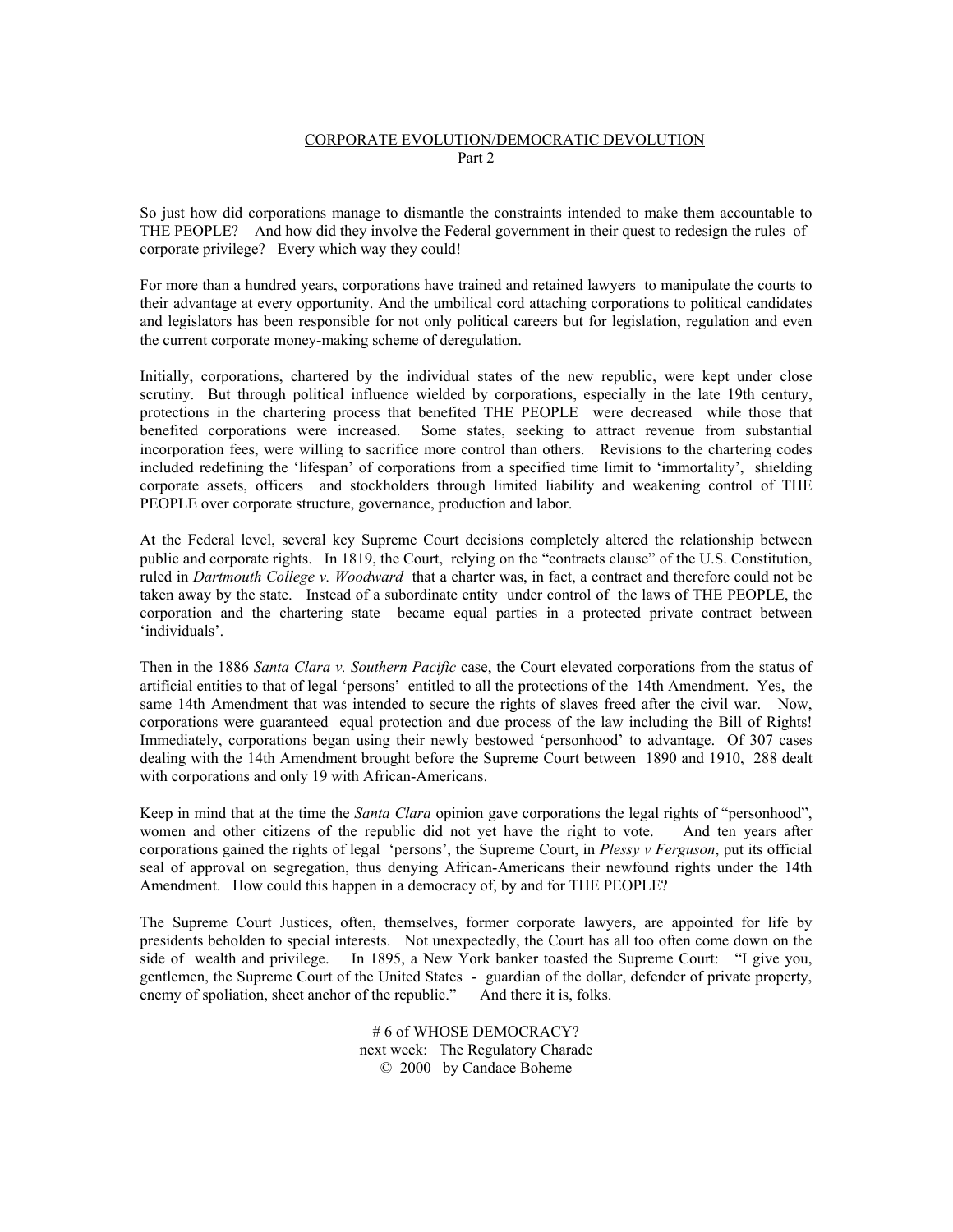## THE REGULATORY CHARADE

Not satisfied with gutting state chartering laws and making Constitutional law the cornerstone of corporate privilege, corporations devised another tactic to protect their rising dominance: the regulatory system. Today we are all too familiar with the alphabet soup of acronyms like FDA, USDA, EPA, FCC and even Texas' own TNRCC to name a few. Over a century of clever public relations has convinced us that they are protectors and watchdogs of the public's interest. We look for their approval on labels in the marketplace and assume they are stewards of our common resources and defenders of citizen welfare. They're on our side, right?

Well, not exactly. Here's how it all started. In 1887, just one year after the *Santa Clara* opinion granting corporations the status of legal 'personhood', the first federal regulatory agency, the Interstate Commerce Commission (ICC), came into existence. The idea was hatched by supposedly 'concerned citizens' seeking to control, through federal intervention and assistance, ruthless business practices among railroad corporations.

So exactly who were these citizens and whose welfare was at stake? The engineers of the plan were noneother than the culprits themselves, railroad men and other corporate executives with a stake in the economic benefits of a regulated industry.

Their goal was to fix and enforce rates to protect themselves against maverick rate-cutters in the industry and, in effect, eliminate competition. It was a match made in corporate heaven. The federal government, i.e.: the taxpayers, would foot the bill for the costs of administrating the program while the corporations were guaranteed a fixed rate of return. They were laughing all the way to the bank.

The ICC also improved corporate public relations. The bureaucratic machinery deflected citizen outrage, kept THE PEOPLE at a safe distance and soothed public perception. A future president of the Union Pacific Railroad wrote, "What is desired ... is something having a good sound, but quite harmless, which will impress the popular mind with the idea that a great deal is being done, when, in reality, very little is intended to be done." The ICC was so successful that other industries soon jumped onto the bandwagon and the regulatory era was born.

Despite ongoing criticism of the regulatory system and sporadic attempts at 'reform', regulatory 'law' continues to be an indispensable tool of corporate domination.. Regulatory agencies determine the allocation of natural resources, set guidelines for environmental degradation and even decide the limits of 'acceptable' mortality in the name of corporate profits. In 'cooperation' with trade associations and corporate research and development, they determine what products will come to market and which technologies will shape our collective future. The revolving door between corporate executives and governmental regulatory boards guarantees an official stamp of approval for corporate agendas.

Anyone who has ever tried to address harmful corporate behavior through the regulatory system soon learns the intricacies of the corporate designed rules of engagement. The process is labor intensive, can drag on over years and in the end, is unlikely to make any significant difference. Though a branch may get trimmed here and there, the truth is that corporations have deep roots that will never be unearthed through the regulatory process.

And their roots are now beginning to entangle the world economy through unelected, undemocratic bodies such as the WTO that are dedicated to corporate economic expansion at all costs. The regulations that sovereign nations, including the United States, have put in place to protect their citizens are already being challenged and dismantled in the name of 'free trade'. But that story is for another day.

# 7 of WHOSE DEMOCRACY? next week: Why It's In Your Food © 2000 by Candace Boheme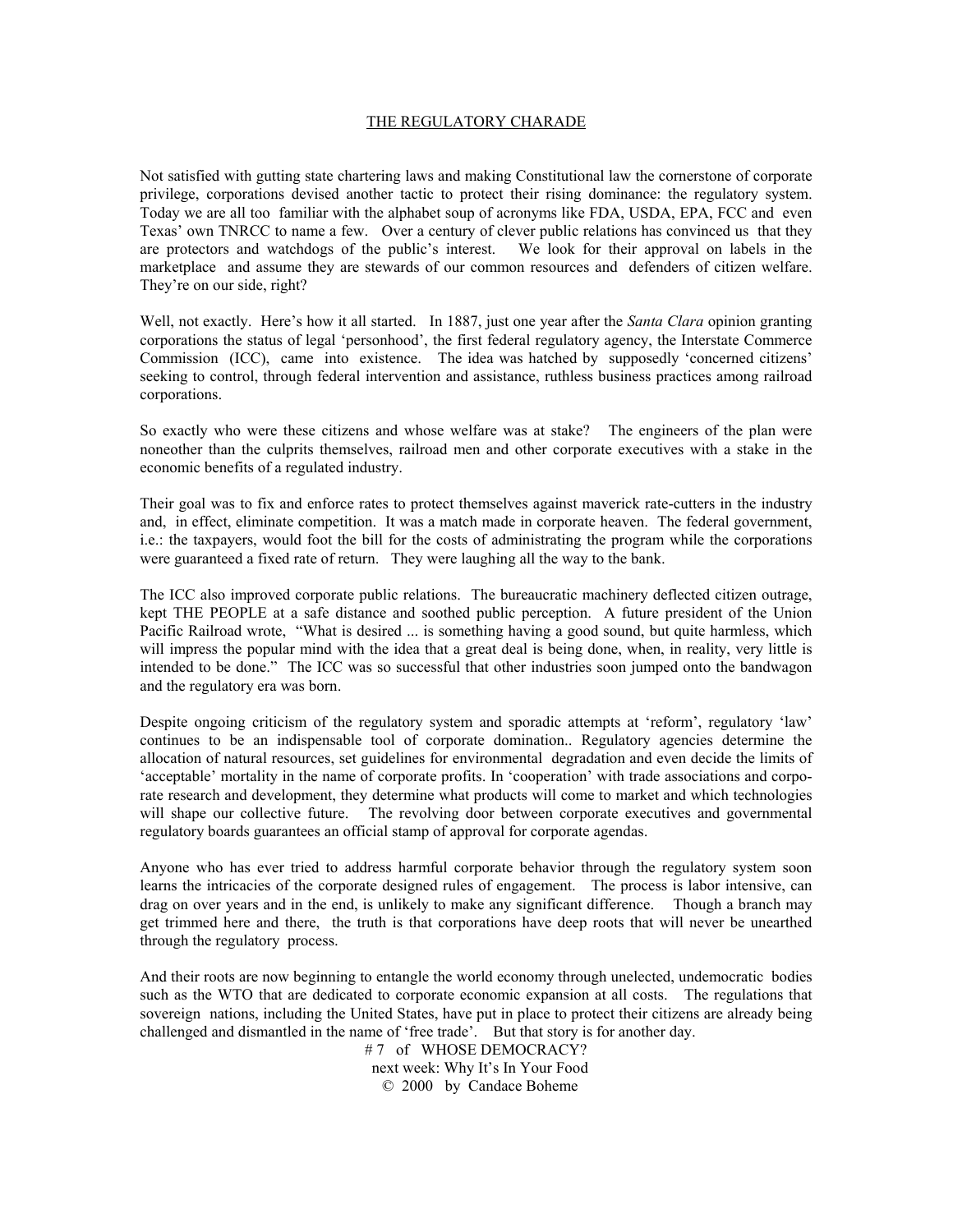## WHY IT'S IN YOUR FOOD

The regulatory era may have started with industries manipulating the government in their own best interest but regulatory legislation has also been initiated through public pressure for the government to curtail harmful industrial practices, set safety guidelines and protect natural resources. When WE THE PEOPLE demand it, surely, those regulatory agencies serve the public's best interest. Don't count on it.

In 1907, after 25 years of public agitation over harmful food adulteration and misbranding, the Bureau of Chemistry, precursor of the Food and Drug Administration (FDA), was officially put in charge of policing the food supply. Bureau Chief Harvey W. Wiley, the Ralph Nader of his day, took on the food processing industry with a vengeance.

The Coca-Cola corporation was at the top of his hit list. But any hopes that enforcement could become reality were quickly put to rest. Political influence worked its magic and Coca-Cola flourished with impunity. His efforts to restrict use of the sweetener, saccharin, met with similar misfortune through savvy industry maneuvering that played on President Teddy Roosevelt's personal use of the substance. Gradually the Bureau's activities were restricted into impotence and those substances that Dr. Wiley fought so hard to remove from the food supply were instead removed from the Bureau's consideration.

Dr. Wiley's 1929 book, The History of a Crime Against the Food Law detailed and exposed the dealings that had scuttled the Bureau's effectiveness. Copies flew off bookstore shelves and mysteriously disappeared into oblivion. Even those donated to libraries intending to preserve the sordid history vanished. Hardly a one can be found today. You follow the dots. So much for freedom of the press in corporate America.

The Bureau of Chemistry was replaced by the Food and Drug and Insecticide Administration which eventually evolved into the Food and Drug Administration. Along the way, the watchdogs of food safety were transformed into cheerleaders for the processed food industry turning priorities upside down. Industry no longer had to prove additives safe BEFORE entering the food supply. Instead Generally Regarded as Safe (GRAS) substances were allowed UNTIL evidence proved them harmful. Sixty years after Dr. Wiley's crusade, saccharin was finally removed from the GRAS list. But the loophole allowing its use in diet food left the victory hollow.

The corporate/FDA partnership continues to this day. In recent years, their enthusiastic support of food irradiation, despite public opposition, has been blatant evidence of their lovefest. Irradiation, they say, is the solution to an increasingly contaminated food supply. Instead of addressing the economic and labor practices responsible for creating a filthy, industrialized food processing industry, they have cooked up a 'bandaid' solution that will only compound risks to consumers and endanger hundreds of irradiation facility sites with the possibility of nuclear contamination. Produce, grains, spices, pork, poultry and beef have already been approved for irradiation.

By the way, another player, the Department of Energy's (DOE) Byproduct Utilization Program (BUP), is in on this one. They have decided that a cost effective solution to their radioactive waste disposal problem is to privatize it for corporate profit and let the public bear the health, environmental and negative financial consequences.

At one time, prominent labeling with the radura symbol, a visible deterrent to wary consumers, and the words 'treated by irradiation' was required. Now, thanks to their congressional buddies, labeling will only be required in the fine print on the back of a package. Irradiation may not even be mentioned by name. Be on the lookout for euphemisms like 'cold pasteurization'. Have you lost your appetite yet?

> # 8 of WHOSE DEMOCRACY? © 2000 by Candace Boheme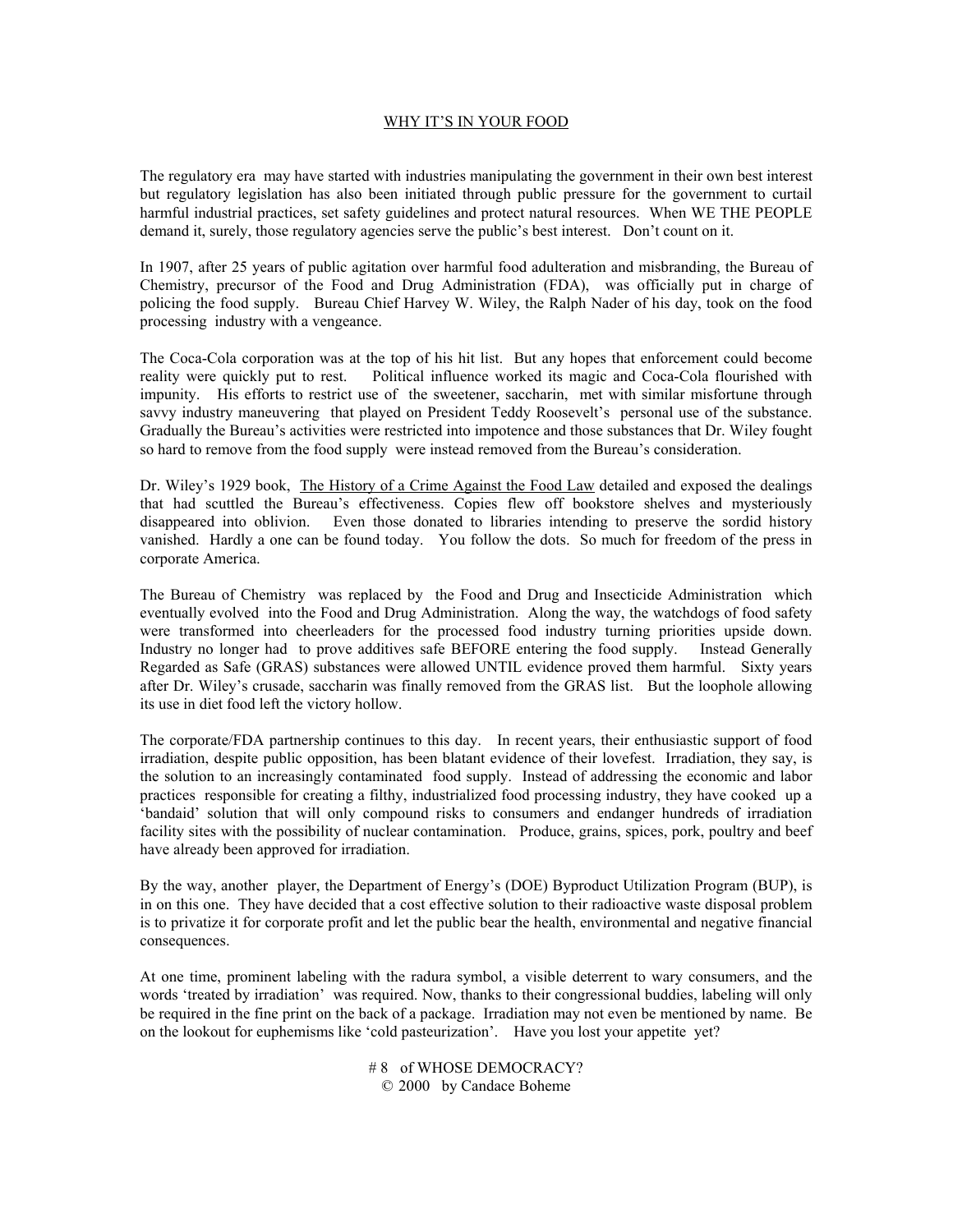#### CORPORATE 'PERSONS'? GIVE ME A BREAK!

It's no secret that corporations are always looking for creative ways to manipulate the judicial system. And in 1886, they hit the jackpot: corporate Constitutional rights!

The story of this addition to the list of corporate privileges begins in 1868 with the 14th Amendment to the United States Constitution which was intended to protect the rights of slaves freed after the Civil War:

 SECTION 1. All persons born or naturalized in the United States, and subject to the jurisdiction thereof, are citizens of the United States and of the State wherein they reside. No State shall make or enforce any law which shall abridge the privileges or immunities of citizens of the United States; nor shall any State deprive any **person** of life, liberty, or property, without due process of law; nor deny to any **person** within its jurisdiction the equal protection of the laws.

Corporate lawyers quickly realized that corporations could challenge many legislative and legal constraints if the courts determined that the 'persons' protected by the 14th Amendment included corporate 'persons'. By 1870 this rationale was being presented before the courts and quietly gaining acceptance. Before long, the idea of expanding corporate rights through corporate 'personhood' blossomed into a national campaign.

At the top of the judicial pecking order, the U.S. Supreme Court was well aware of the push for corporate 'personhood'. Finally, in 1886 Chief Justice Waite made corporate Constitutional rights an official reality. By uttering just a few sentences before oral argument was presented in *Santa Clara v Southern Pacific*, the legal fictions known as corporations were granted the same equal protection of the laws as living breathing persons under the 14th Amendment:

 "The Court does not wish to hear argument on the question whether the provision in the Fourteenth Amendment to the Constitution, which forbids a State to deny any person within its jurisdiction the equal protection of the laws, applies to these corporations. We are all of the opinion that it does."

These few words, uttered by a Chief Justice lost in the anonymity of history, turned the relationship of corporations to sovereign citizens upside down. And things have not been the same since.

A few years later in 1889, access to due process of law under the 14th Amendment was added to corporate privilege. As a result, corporate 'persons' were able to evade responsibility and accountability even more effectively. In time, corporations were given the right to lobby congress and to contribute to political candidates because the 1st Amendment grants 'persons' the right of free speech. And under the 4th Amendment, corporate 'persons' gained protection from unreasonable search and seizure even in the face of flagrant safety, environmental and human rights violations. Currently, corporations are seeking to expand their arsenal of privileges through the 1964 Civil Rights Act which was intended to protect minorities. And, by the way, when working on corporate property for corporate 'persons', natural persons may lose many of their Bill of Rights protections! Wielding the hammer of 'personhood', corporations have gained the power to, in effect, run our government, disregard the welfare of persons and the environment with impunity, dictate the terms of our freedoms and thumb their noses at us in the process.

The corporate lobby has maintained the precedent of 'personhood' in congress and the courts for over a hundred years. But there have been critics. Two well-respected Supreme Court Justices, Hugo Black (in l938) and William O. Douglas (in l949), wrote opinions opposing corporate personhood. And in the 1930s, Edward T. Lee presented a Joint Resolution to the U.S. House and Senate to reverse the interpretation that corporations are entitled to the rights of natural persons under the 14th Amendment.

Today after over a century of exploitation by corporate 'persons', citizens, waking up to the reality of impending global corporate rule, are finally beginning to say, "ENOUGH!" Want to get in a corporations face? Tell them you don't recognize their right to 'personhood' under the 14th Amendment. That's exactly what the city council of Point Arena, California did on April 25, 2000 by passing a resolution rejecting the concept of corporate 'personhood'. While the resolution has no legal standing, it does send a message: Corporations have abused their illegitimate Constitutional rights for too long. And WE THE PEOPLE are going to do something about it!

 # 9 of WHOSE DEMOCRACY? next week: Thanksgiving © 2000 by Candace Boheme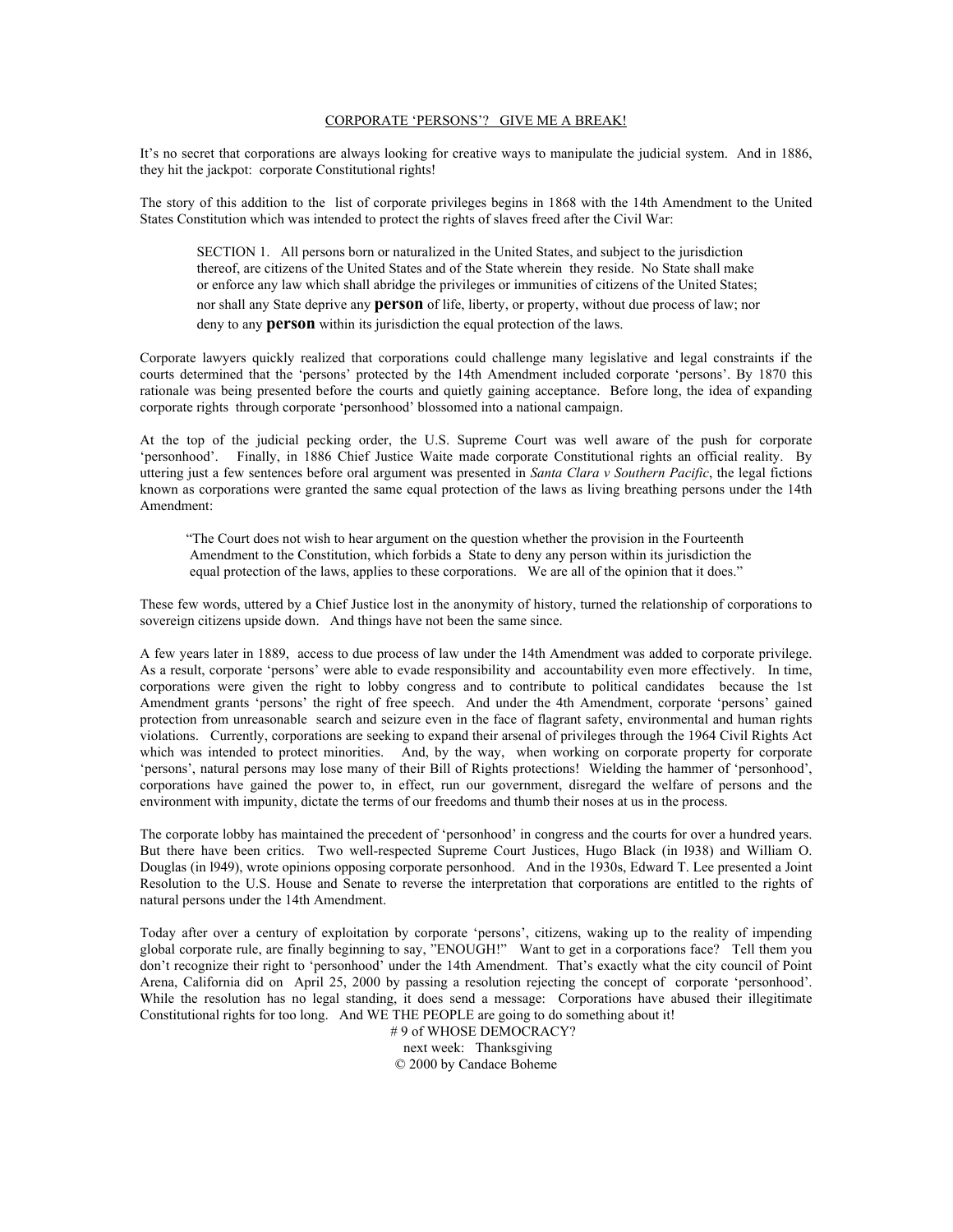#### THANKSGIVING

Traditionally, this is the season to reflect on our good fortune and blessings. This year let's take a moment to assess our lives on the background of a larger canvas. Is it really liberty and justice for all?

The discrepancies between popular myth and reality, indicate that the government designed by the Founding Fathers favored specific economic interests in the new Republic And history supports that a wealthy and privileged elite has to a great extent determined the course of our nation from its infancy, despite the illusion of public self-determination in the voting booth. Today, it is increasingly clear that, in the shadow of corporate rule, the current dynamics of governance are serving the majority Americans less and less. Those at the top of the economic food chain are still running the show and WE THE PEOPLE are still paying the price. Whose democracy, indeed!

\* Today less than 1% of the U.S. population owns over 40% of the wealth. The average citizen, on the other hand, is working longer hours for less pay than a few years ago. Our illusion of freedom guarantees complacent support of the corporate agenda.

\* Corporate movers and shakers have unlimited access to and influence over politicians. Corporations are granted favorable legislation (often penned by corporate lawyers!) and exorbitant financial benefits (corporate welfare). Average citizens pay taxes and are likely receive form letters of political rhetoric for their attempts to influence the democratic process.

\* Election reform is desperately needed. **All voices need to be heard in a democracy.** The stranglehold of special interests on the political process virtually eliminates any opposition to the status quo of two party clones.

\* Justice is for sale in America. Corporate 'persons' can always outspend and outlast ordinary citizens in a legal battle.

\* The wonders of medical research are touted in the media but the skyrocketing costs of the for-profit health care system slip out of reach for more Americans every day. The solution to exploding cancer and chronic disease is not more for-profit pharmaceuticals and protocols but in requiring corporations to clean up and eliminate the toxic technologies that are assaulting our health and environment.

\* The corporate-owned media filters the news to suit their interests in a manner that verges on censorship. As a FOX TV station manager said in 1998, "We (the FOX TV network) paid \$3 billion for these television stations. We will decide what the news is. The news is what we tell you it is."

\* The corporate co-optation of the UN is reducing that organization to little more than an international chamber of commerce. The rest of corporate global colonization is being accomplished by trade agreements such as NAFTA and unelected, anti-democratic bodies like the World Trade Organization, International Monetary Fund, and World Bank that are orchestrating the foundations of a corporate world government.

Unlimited economic growth is a doomsday machine. We are on a treadmill to nowhere following the illusions hawked by corporate spinmeisters. Our insatiable desire for techno gizmos, entertainments, recreations, gas-guzzling SUVs and a whole galaxy of consumer delights has us locked in an out-ofcontrol cycle of consumption and debt. Our pseudo-freedom, which amounts to nothing less than economic servitude, is the motherlode of corporate profits.

Attempts to regulate or reform corporate behavior through the available, corporate-friendly channels is a sham. What is needed is a fundamental rethinking of corporations, of their dominance in our society, of their intrusion into our lives and of their usurpation of the democratic process. Despite its imperfections, the adaptable, self-regulating system of representative democracy does contain mechanisms to reshape the course of history. If WE THE PEOPLE wake up to the possibility of a truly self-determining, democratic society and use our heritage wisely, corporations may once again become subservient entities and our freedom from corporate rule regained. Now, that would really be something to be thankful for!

> # 10 of WHOSE DEMOCRACY ? © 2000 by Candace Boheme